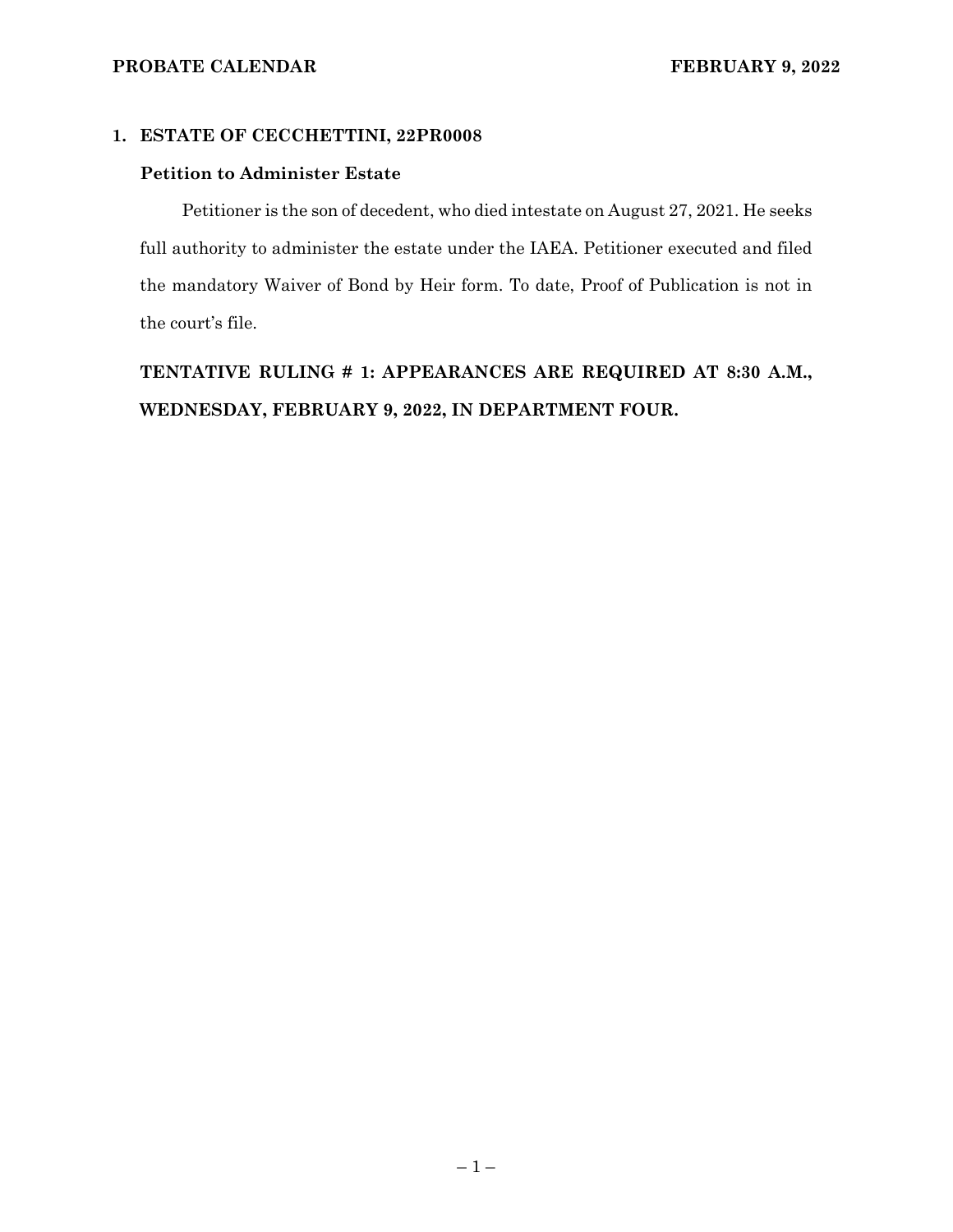**2. ESTATE OF ANSTEDT, 22PR0009** 

## **Petition to Administer Estate**

**TENTATIVE RULING # 2: PETITION IS GRANTED. THE COURT SETS A HEARING RE: INVENTORY AND APPRAISAL AT 8:30 A.M., WEDNESDAY, JUNE 8, 2022, IN DEPARTMENT FOUR. THE COURT FURTHER SETS A HEARING RE: STATUS OF ADMINISTRATION AT 8:30 A.M., WEDNESDAY, FEBRUARY 8, 2023, IN DEPARTMENT FOUR.**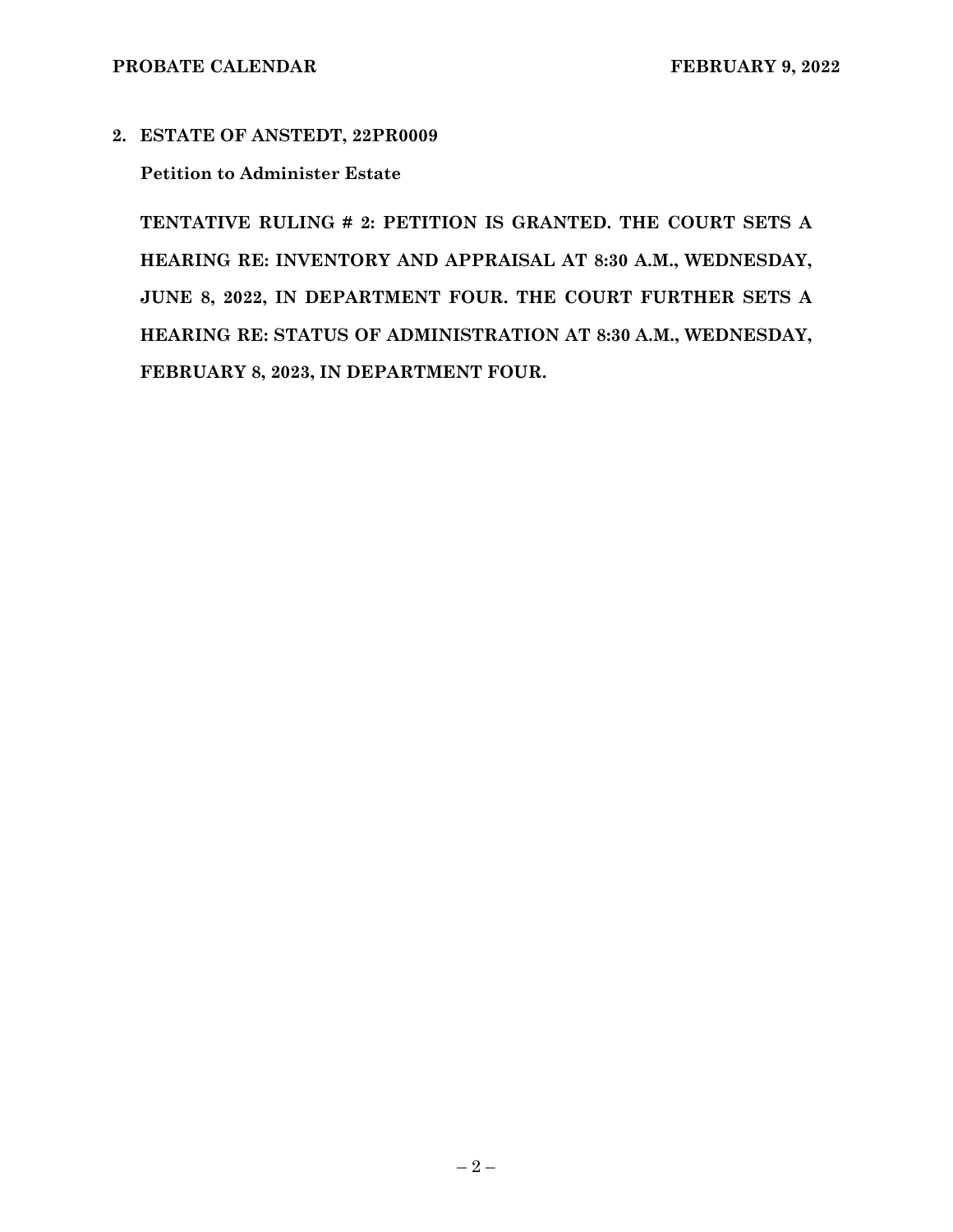## **3. ESTATE OF ACKERMAN, SP20200055**

## **Status of Administration**

**TENTATIVE RULING # 3: THE ORDER FOR FINAL DISCHARGE HAVING BEEN ISSUED ON AUGUST 17, 2021, THE MATTER IS DROPPED FROM THE CALENDAR.**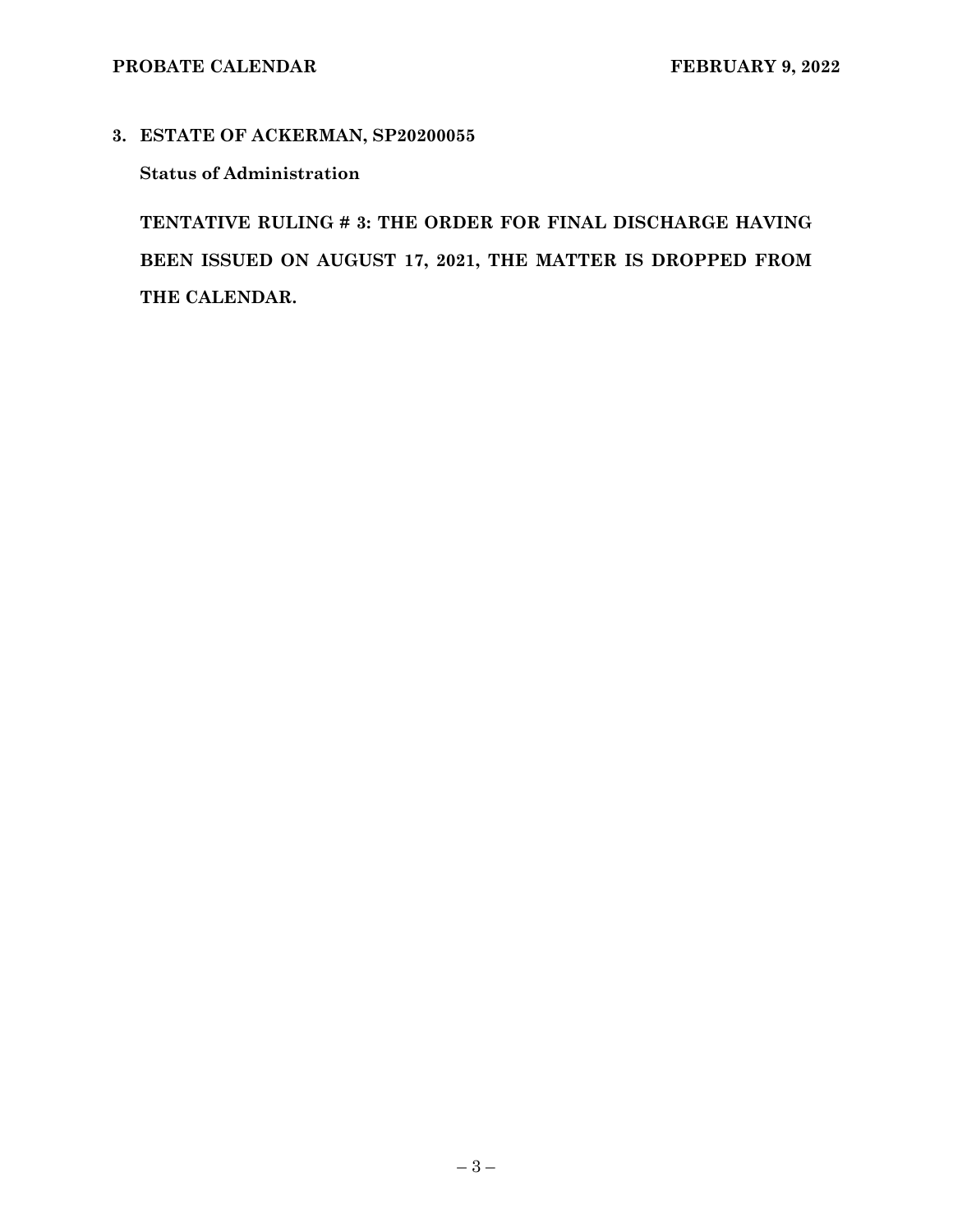# **4. MATTER OF EDWARD W. DUNN & MIRA Y. DUNN TRUST, SP20210034 (1) Accounting**

# **(2) OSC Re: Failure to Appear**

At the last hearing on January 12, 2022, the court ordered the parties/counsel to meet and confer prior to this hearing to address the transfer of all property and any other required documents related to the transfer of property.

**TENTATIVE RULING # 4: APPEARANCES ARE REQUIRED AT 8:30 A.M., WEDNESDAY, FEBRUARY 9, 2022, IN DEPARTMENT FOUR.**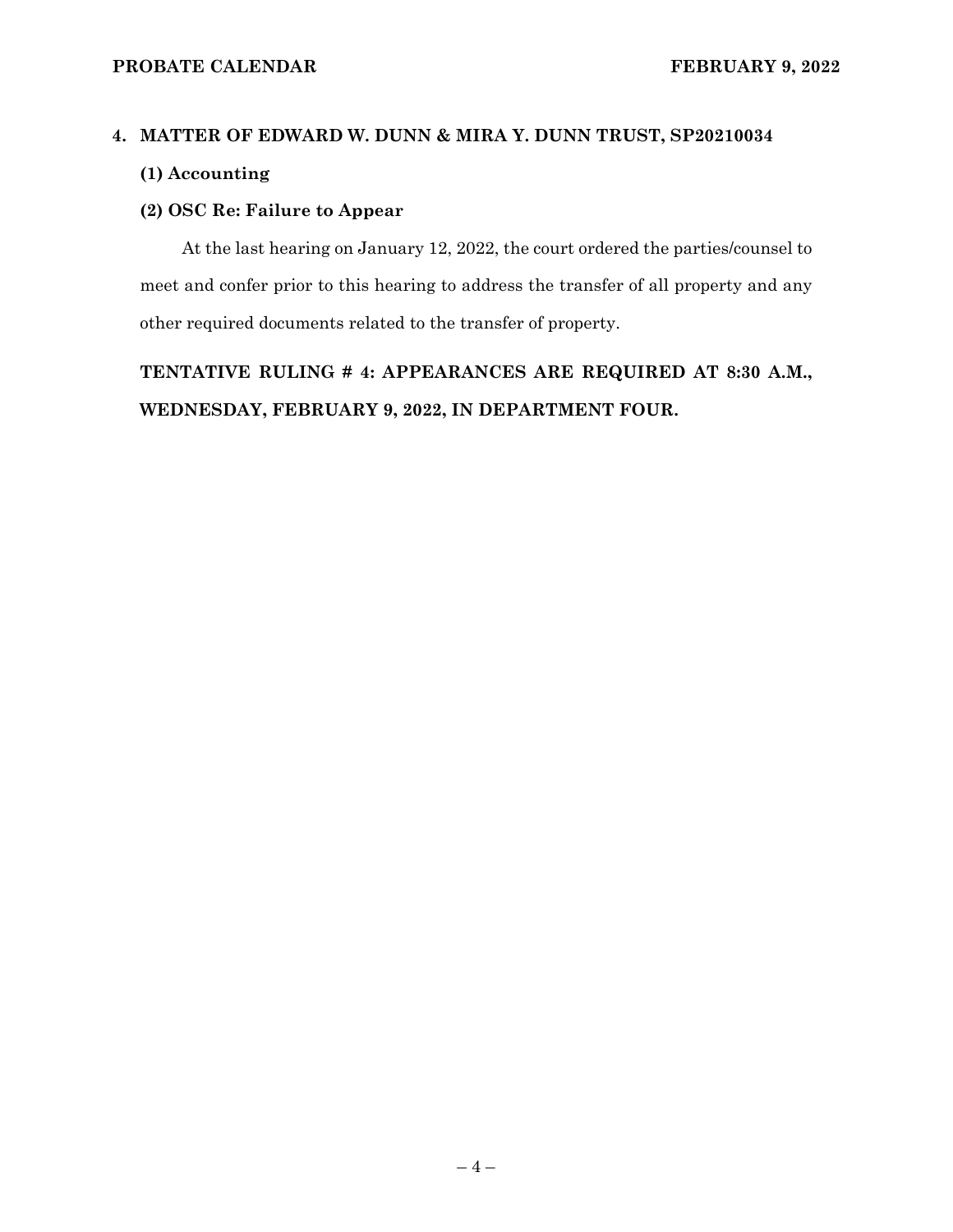## **5. ESTATE OF MARSTON, SP20210024**

**Petition for Final Distribution on Waiver of Account** 

**TENTATIVE RULING # 5: ABSENT OBJECTION, PETITION IS GRANTED AS REQUESTED.**